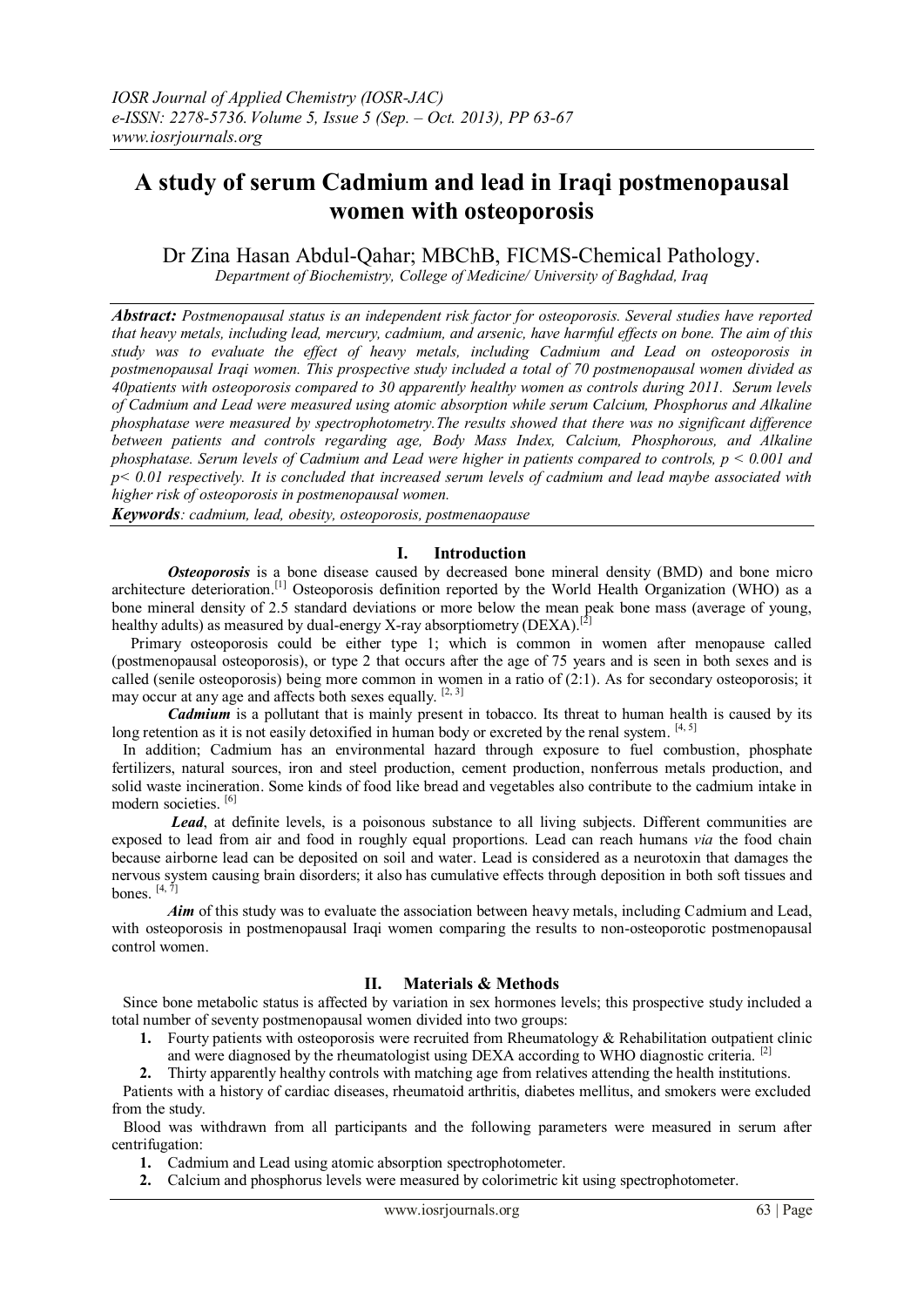**3.** Alkaline phosphatase enzyme was measured by kinetic method using UV spectrophotometer.

 Weight and height were recorded for all study subjects using the same scale, and Body Mass Index (BMI) was calculated by the standard equation. [\[8\]](http://en.wikipedia.org/wiki/Osteoporosis#cite_note-WHO1994-2)

### *Statistical Analysis:*

 The Statistical Package for Social Sciences-version 17 (SPSS-17) was used for data input and analysis. The results were reported as mean  $\pm$  standard deviation (mean  $\pm$  SD). The student t-test used to calculate the differences between any two means. Correlation coefficients were measured using Pearson's correlation coefficient (r). The criteria for statistical significance was determined at P value  $< 0.05$ .

# **III. Results**

 The subjects' ages ranged from (45-65) years for both patients and controls. Table (1) shows the demographic characteristics of study subjects. Calculations of BMI showed that all study subjects were obese (BMI $\geq$ 30 kg/m<sup>2</sup>); with a strong positive correlation between BMI and age (r=0.823, p<0.05). There were no significant differences in age and BMI between means of osteoporotic patients and controls.

| Table 1: demographic data of study subjects |                                               |                   |  |
|---------------------------------------------|-----------------------------------------------|-------------------|--|
|                                             | Patients ( $No = 40$ )                        | $Control(No.=30)$ |  |
| Variable                                    | Mean $\pm$ SD <sup><math>\dagger</math></sup> | $Mean \pm SD$     |  |
| Age (years)                                 | $62\pm5.732$                                  | $59\pm5.583$      |  |
| $BMI^*(kg/m2)$                              | $32.5 \pm 3.27$                               | $30.9 \pm 4.98$   |  |
| *BMI; body mass index                       |                                               |                   |  |

†SD; standard deviation

 Serum Calcium, Phosphorus, and Alkaline Phosphatase measurements were within normal values for all study subjects; there was no significant difference between patients and controls (Table 2).

#### **Table 2: Mean** ± **standard deviation of serum calcium, phosphorous, alkaline phosphatase, lead, and cadmium in patients and controls**

|                   | Patients          | Control            |         |
|-------------------|-------------------|--------------------|---------|
| Variable          | Mean $\pm$ SD*    | Mean $\pm$ SD      | P value |
| $Ca^{++}(mmol/L)$ | $2.26 \pm 0.168$  | $2.087 \pm 0.135$  | >0.05   |
| $PO_4(mmol/L)$    | $1.187\pm0.21$    | $1.127 \pm 0.187$  | >0.05   |
| ALP(U/L)          | $66.27 \pm 11.26$ | $68.27 \pm 11.732$ | >0.05   |
| $Pb$ (ng/L)       | $0.174 \pm 0.014$ | $0.9 \pm 0.06$     | < 0.001 |
| $Cd$ (ng/L)       | $0.172 \pm 0.012$ | $0.032 \pm 0.05$   | < 0.01  |

\*SD; standard deviation

Many correlations were observed in this study. In patients; age had a negative correlation with calcium (r=-0.53, p=0.017) while Calcium had a negative correlation with alkaline phosphatase ( $r=-0.054$ , p=0.014). Also there was a strong positive correlation between cadmium and lead ( $r=0.85$ ,  $p<0.05$ ).

 Upon measuring cadmium and lead in study subjects; there was a significant difference between patients and controls. Serum Cadmium and Lead levels were higher in osteoporotic patients compared to controls; (p value  $0.01$  and  $0.001$ ) respectively (table 2).

# **IV. Discussion**

 Osteoporosis is a major public health problem most commonly affecting postmenopausal women and is characterized by excessive skeletal fragility which is attributable to intrinsic skeletal factors such as low bone mass and sluggish or insufficient repair of micro trauma to bones. [9,10]

 All our study subjects were found to be obese showing increased BMI with increased age in a linear relationship; which agrees with previous studies. [11,12,13] The economic growth of the Gulf region has resulted in increases in dietary health problems and related diseases especially obesity in Asian women. This was first noted in developed nations, but has rapidly spread to developing countries in the past few years. [12,14] All adults in the Arab Gulf area live sedentary life styles and occasionally participate in sports. [15] Arabian women specifically show low physical activities mostly due to strong socio-cultural traditions that represent an obstacle for involvement in sporting venues. [16] The hot weather and sand storms largely discourage outdoor activities while indoor activities (such as TV watching) and socializing frequently involve eating and snacking; subsequently resulting in obesity. [12]

 Obesity and osteoporosis share several common genetic and environmental factors. Also normal aging is associated with both a high incidence of osteoporosis and adiposity. <sup>[9,17]</sup> This study showed no relation between obesity and osteoporosis; in contrast to other studies.  $[9,17,18]$  Rayalam and colleagues discovered through a clinical trial that the differentiation of precursor mesenchymal stem cells into adipocytes dominates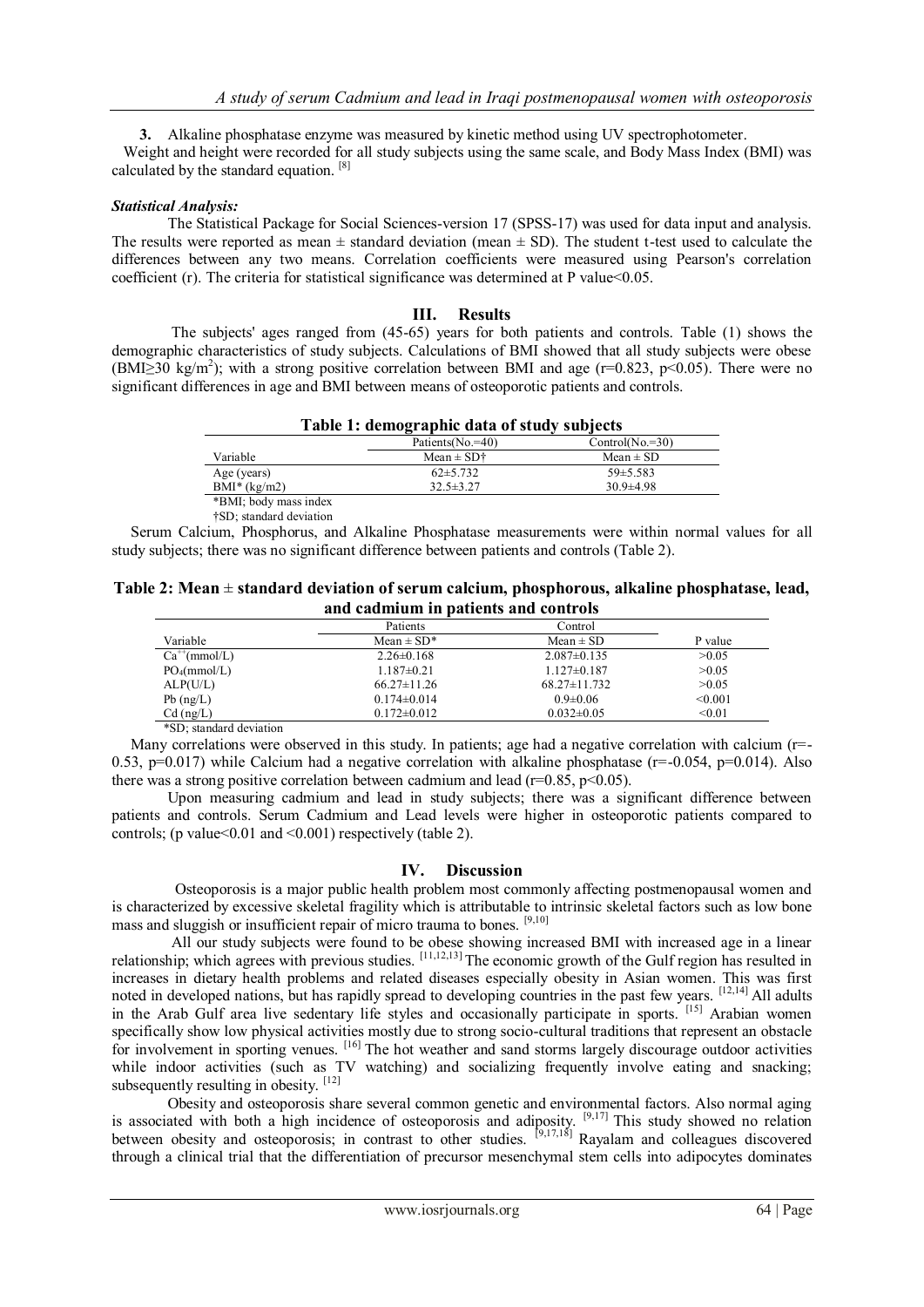over the differentiation into osteoblasts; thus explaining the inverse relationship between adipocytes and osteoblasts in the aging population. [19]

 The homeostasis of calcium and phosphorpus is maintained in serum regardless of their bone storage and these parameters are not expected to vary significantly in patients with osteoporosis and controls since bone thinning disease as osteoporosis does not affect calcium and phosphorous metabolism and diagnosis of osteoporosis would not depend on any change in serum calcium, phosphorous, or alkaline phosphatase levels  $[20,21]$ ; which agrees with the results of this study.

 The present study showed that within normal ranges; calcium correlated negatively with increased age and with ALP; the relatively low serum Ca and the high ALP indicate that geriatric patients especially residents at home may suffer from subclinical osteomalacia.  $[22]$  It is known that obese patients have abnormal calcium metabolism compared with the non-obese controls. <sup>[23]</sup> Also osteoporosis and age related alterations in bone metabolism are common clinical conditions in Asia since the Asian diet is low in calcium content. [9,24] Gallagher and colleagues have demonstrated that intestinal calcium absorption decreased significantly with aging in patients with postmenopausal osteoporosis. <sup>[25]</sup> For this reason it is recommended that supplementing the diet of postmenopausal women with calcium is effective in preventing height and bone loss to avoid public health impact of decreased calcium especially in Asian women. <sup>[24]</sup>

 In this study there was an obvious increase in serum levels of cadmium and lead in osteoporotic patients compared to controls; this agrees with previous studies done in Asia<sup>[26-28]</sup>, Europe<sup>[5,29-30]</sup>, and America<sup>[31-3]</sup>. These results were independent of tobacco smoking, which is both an important source of Cadmi risk factor for osteoporosis.<sup>[30]</sup>

 Several studies tried to clarify the mechanisms for Cadmium-induced osteoporosis. Experimental data demonstrate a direct effect of Cadmium on bone both ways: with decreased bone formation and increased bone resorption. [33] Osteoblasts exposed to high Cadmium levels had decreased their bone-forming activity and secreted prostaglandin  $E_2$ , which, in turn, can increase the formation and activity of osteoclasts. <sup>[29,33]</sup> Other studies also supported that Cadmium had induced increased bone resorption more than its effect on bone formation hence lowering bone mineral density especially in older people. [5,29,33-35]

 About 90% of all the body content of lead is localized to bone by replacement of calcium, so even a physiological increase of skeletal turnover, as in menopause, would affect the levels of lead in blood. [31] Previous studies indicated that lead may have effects on bone turnover either directly on osteoblast and osteoclast function, or indirectly via kidney diseases, or both. [28,36]

 Since stored lead in bones has a long half-life that may reach years; skeletal lead stores may be a source of endogenous lead exposure during periods of increased bone demineralization, such as menopause [4,31], and the increased bone resorption, as occurs postmenopausally because of decreased estrogen production, results in release of bone lead stores into blood.  $[31,36]$  Thus attention to factors that affect postmenopausal bone loss may lessen or at least control blood lead levels.<sup>[31]</sup>

 Although the overall role of cadmium and lead in the etiology of osteoporosis is limited but in view of the high prevalence of this disease, even a little effect is important at the population level since everyone has lifelong exposure to these potential carcinogens <sup>[37,38]</sup>; especially in Asian diet <sup>[39]</sup>, this emphasizes the importance of efforts needed to reduce cadmium and lead pollution of the environment.

# **V. Conclusion**

 In conclusion, although it is clear that genetic, hormonal, and personal factors have a major role for the development of postmenopausal osteoporosis and that promoting regular exercise is an effective preventive measure; other environmental factors also may play an important role such as Cadmium and Lead; that is why efforts should be taken to reduce Cadmium exposure and identify modifiable factors that prevent bone lead release.

 Further studies are necessary to explore the etiologic association between cadmium and osteoporosis and to further investigate whether a causative association exists between lead exposure and postmenopausal osteoporosis.

 To summarize, this study found a relationship between high serum cadmium and lead levels with osteoporosis in postmenopausal Iraqi women so it strengthens previous evidence that environmental cadmium and lead exposure may affect bone metabolic status and bone metabolic diseases such as osteoporosis.

# **Acknowledgement**

 The author acknowledges the important contributions of assistant lecturer Rana A. Hamdi (University of Baghdad, College of Medicine/ Biochemistry Department) and assistant lecturer Ahmed A. Abdul-Hameed (University of Baghdad, College of Medicine/IT department), both of whom provided guidance and invaluable comments on this paper.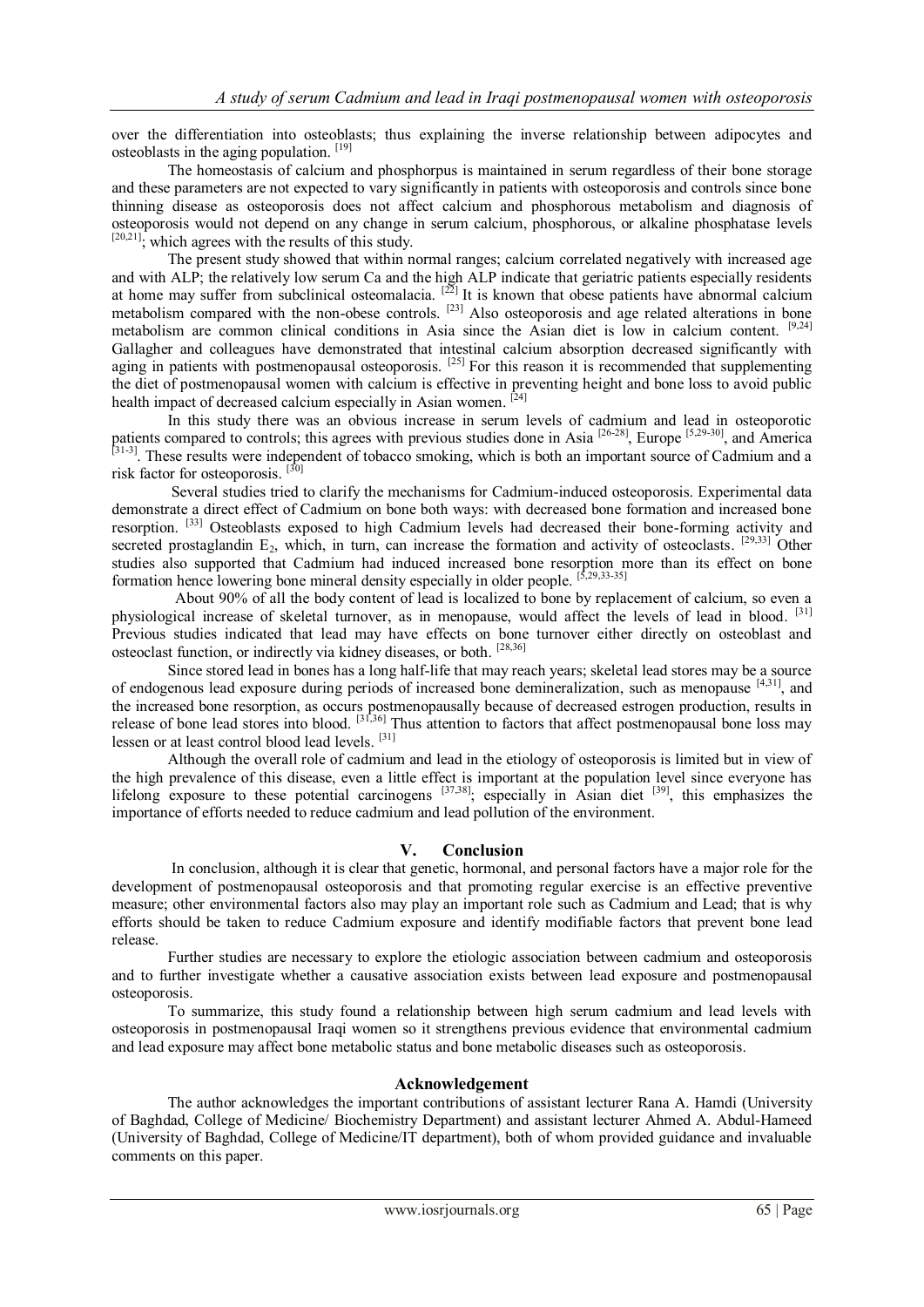#### **References**

- [1]. Alldredge BK; Kimble K, Anne M, Lloyd Y, Kradjan WA; GuglielmoBJ. Applied therapeutics: the clinical use of drugs. Philadelphia: Wolters Kluwer Health/Lippincott Williams & Wilkins. 2009; 101-3. [ISBN](http://en.wikipedia.org/wiki/International_Standard_Book_Number) [0-7817-6555-2.](http://en.wikipedia.org/wiki/Special:BookSources/0-7817-6555-2)
- [2]. World Health Organization (WHO). 1994 Assessment of fracture risk and its application to screening for postmenopausal osteoporosis: Report of a WHO study group in Geneva, Switzerland: WHO Technical Report Series; 1994; 843: 1-129. [PMID](http://en.wikipedia.org/wiki/PubMed_Identifier) [7941614.](http://www.ncbi.nlm.nih.gov/pubmed/7941614)
- [3]. Lu Y, Genant HK, Shepherd J, Zhao S, Mathur A, Fuerst TP, *et al*. Classification of Osteoporosis Based on Bone Mineral Densities. J Bone Miner Res 2001; 16(5): 901-910. doi: 10.1359/jbmr.2001.16.5.901.
- [4]. Järup L. Hazards of heavy metal contamination. Br Med Bull 2003; 68: 167–182.
- [5]. Alfvén T, Järup L, Elinder CG. Cadmium and Lead in Blood in Relation to Low Bone Mineral Density and Tubular Proteinuria. Environ Health Perspect 2002; 110(7): 699-702. [\[PubMed\]](http://www.ncbi.nlm.nih.gov/pubmed/12117647)
- [6]. Morrow H. Cadmium and Cadmium Alloys. [Kirk-Othmer Encyclopedia of Chemical Technology](http://en.wikipedia.org/w/index.php?title=Kirk-Othmer_Encyclopedia_of_Chemical_Technology&action=edit&redlink=1) 2010; 1–36.
- [7]. Osofskydvm A, Peter Lh, Hosgoodbvs G, Tullydvm Tn. Determination of Normal Blood Concentrations of Lead, Zinc, Copper, and Iron in Hispaniolan Amazon Parrots (*Amazona ventralis*). J Avian Med Surg 2001; 15(1):31-36.
- [8]. Flier JS, Maratos-Flier E. Obesity. In: Kasper DL, editor. Harrisons's principles of Internal Medicine, 16thed.USA: McGraw-Hill Companies; 2005; 64:422-430.
- [9]. Zhao LJ, Jiang H, Papasian CJ, Maulik D, Drees B, Hamilton J, et al. Correlation of Obesity and Osteoporosis: Effect of Fat Mass on the Determination of Osteoporosis. J Bone Miner Res 2008 Jan; 23(1): 17-29.
- [10]. Kalichman L, Malkin I, Bigman G, Matias R, Seibel MJ, Kobyliansky E. Age-Related Changes in Bone-Strength-Associated Geometry Indices in Naive Human Population. Anat Rec 2008 Jul; 291(7): 835–844.
- [11]. Elia M. Obesity in the Elderly; North American Association for the Study of Obesity (NAASO). Dietary Patterns for Weight Management and Health 2001 Nov; 9(S11): 224S-248S.
- [12]. Ng SW, Zaghloul S,Ali HI, Harrison G, Popkin BM. The prevalence and trends of overweight, obesity and nutrition-related noncommunicable diseases in the Arabian Gulf States. International Association for the Study of Obesity. Obes Rev 2011Jan; 12(1): 1- 13.
- [13]. Baumgarter RN, Heymsfield SB, Roche AF. Human body composition and the epidemiology of chronic disease. Obes Res 1995; 3: 73–95. [\[PubMed\]](http://onlinelibrary.wiley.com/resolve/reference/PMED?id=7712363)
- [14]. Popkin BM. Global nutrition dynamics: the world is shifting rapidly toward a diet linked with noncommunicable diseases. Am J Clin Nutr 2006; 84: 289–298. [\[PubMed\]](http://onlinelibrary.wiley.com/resolve/reference/PMED?id=16895874)
- [15]. Mabry RM, Reeves MM, Eakin EG, Owen N. Evidence of physical activity participation among men and women in the countries of the Gulf Cooperation Council: a review. Obes Rev 2009; doi: 10.1111/j.1467-789X.2009.00655.x
- [16]. Berger G, Peerson A. Giving young Emirati women a voice: participatory action research on physical activity. Health Place 2009; 15: 117–124. [\[PubMed\]](http://onlinelibrary.wiley.com/resolve/reference/PMED?id=18515171)
- [17]. Rosen CJ, Bouxsein ML. 2006 Mechanisms of Disease: Is osteoporosis the obesity of bone? Nat Clin Pract Rheumatol 2006; 2: 35– 43. [\[PubMed\]](http://onlinelibrary.wiley.com/resolve/reference/PMED?id=16932650)
- [18]. Greco EA, Fornari R, Rossi F, Santiemma V, Prossomariti G, Annoscia C, et al. Is obesity protective for osteoporosis? Evaluation of bone mineral density in individuals with high body mass index. Int J Clin Pract 2010 May; 64(6): 817–820.
- [19]. Rayalam S, Della-Fera MA, Baile AC. Synergism between resveratrol and other phytochemicals: Implications for obesity and osteoporosis. Mol Nutr Food Res 2011 Aug; 55(8): 1177–1185.
- [20]. Jayaram N, Bijoor AR, Rajagopalan N, Venkatesh T. the value of serum and urinary n-Telopeptide in the diagnosis of osteoporosis. I J O 2002; 36(2): 9.
- [21]. Simon AJ. Osteoporosis. Rheum Dis Clin N Am 2007; 33: 149-176.
- [22]. [Lamberg-Allardt](http://www.eje-online.org/search?author1=C.+Lamberg-Allardt&sortspec=date&submit=Submit) C. The relationship between serum 25-hydroxy-vitamin D levels and other variables related to calcium and phosphorus metabolism in the elderly. Acta Endocrinol 1984 Jan; 105(1): 139-144.
- [23]. Hamoui N, Anthone G, Crookes PF. Calcium Metabolism in the Morbidly Obese. [Obesity Surgery](http://link.springer.com/journal/11695) 2004 Jan; 14(1): 9-12.
- [24]. Lau EMC, Woo J, Lam V, Hong A. Milk Supplementation of the Diet of Postmenopausal Chinese Women on a Low Calcium Intake Retards Bone Loss. J Bone Miner Res 2001 Sep; 16(9): 1704–1709.
- [25]. [GallagherJ](http://www.ncbi.nlm.nih.gov/pubmed/?term=Gallagher%20JC%5Bauth%5D)C, [Lawrence Riggs](http://www.ncbi.nlm.nih.gov/pubmed/?term=Riggs%20BL%5Bauth%5D) B[, Eisman](http://www.ncbi.nlm.nih.gov/pubmed/?term=Eisman%20J%5Bauth%5D) J, [Hamstra](http://www.ncbi.nlm.nih.gov/pubmed/?term=Hamstra%20A%5Bauth%5D) A[, Arnaud](http://www.ncbi.nlm.nih.gov/pubmed/?term=Arnaud%20SB%5Bauth%5D) SB, [Deluca](http://www.ncbi.nlm.nih.gov/pubmed/?term=Deluca%20HF%5Bauth%5D) HF. Intestinal Calcium Absorption and Serum Vitamin D Metabolites in Normal Subjects and Osteoporotic Patients. J Clin Invest. 1979 Sep; 64(3): 729–736. doi: [10.1172/JCI109516.](http://dx.doi.org/10.1172%2FJCI109516)  PMCID: PMC372174
- [26]. Honda R, Tsuritani I, Noborisaka Y, Suzuki H, Ishizaki M, Yamada Y. Urinary cadmium excretion is correlated with calcaneal bone mass in Japanese women living in an urban area. Environ Res. 2003;91(2):63–70. [\[PubMed\]](http://www.ncbi.nlm.nih.gov/pubmed/12584006)
- [27]. Wang H, Zhu G, Shi Y, Weng S, Jin T, Kong Q, et al. Influence of environmental cadmium exposure on forearm bone density. J Bone Miner Res. 2003;18(3):553–560. [\[PubMed\]](http://www.ncbi.nlm.nih.gov/pubmed/12619941)
- [28]. Sun Y, Sun D, Zhou Z, Zhu G, Zhang H, Chang X, et al. Osteoporosis in a Chinese population due to occupational exposure to lead. Am J Ind Med 2008 Jun; 51(6): 436–442.
- [29]. Åkesson A, Lundh T, Vahter M, Bjellerup P, Lidfeldt J, Nerbrand C, et al. Tubular and glomerular kidney effects in Swedish women with low environmental cadmium exposure. Environ Health Perspect. 2005;113:1627-1631. [\[PubMed\]](http://www.ncbi.nlm.nih.gov/pubmed/16263522)
- [30]. Engström A, Michaëlsson K, Suwazono Y, Wolk A, Vahter M, Åkesson A. Long-term cadmium exposure and the association with bone mineral density and fractures in a population-based study among women. J Bone Miner Res 2011 Mar; 26(3): 486-495.
- [31]. Nash D, Magder LS, Sherwin R, Rubin RJ, Silbergeld EK. Bone density-related predictors of blood lead level among peri- and postmenopausal women in the United States: the Third National Health and Nutrition Examination Survey, 1988–1994. Am J Epidemiol. 2004;160(9):901–911. [\[PubMed\]](http://www.ncbi.nlm.nih.gov/pubmed/15496543)
- [32]. Gallagher CM, Kovach JS, Meliker JR. Urinary cadmium and osteoporosis in U.S. Women >or= 50 years of age: NHANES 1988– 1994 and 1999–2004. Environ Health Perspect. 2008; 116: 1338–1343.
- [33]. Bhattacharyya MH. Cadmium osteotoxicity in experimental animals: mechanisms and relationship to human exposures. Toxicol Appl Pharmacol. 2009; 238: 258–265.
- [34]. Nawrot T, Geusens P, Nulens T, Nemery B. Occupational cadmium exposure and calcium excretion, bone density and osteoporosis in men. J Bone Miner Res. 2010; 25: 1441–1445.
- [35]. Schutte R, Nawrot TS, Richart T, et al. Bone resorption and environmental exposure to cadmium in women: a population study. Environ Health Perspect. 2008; 116: 777–783.
- [36]. [Korrick](http://aje.oxfordjournals.org/search?author1=Susan+A.+Korrick&sortspec=date&submit=Submit) SA, [Schwartz](http://aje.oxfordjournals.org/search?author1=Joel+Schwartz&sortspec=date&submit=Submit) J, [Tsaih](http://aje.oxfordjournals.org/search?author1=Shirng-Wern+Tsaih&sortspec=date&submit=Submit) SW[, Hunter](http://aje.oxfordjournals.org/search?author1=David+J.+Hunter&sortspec=date&submit=Submit) DJ, [Aro](http://aje.oxfordjournals.org/search?author1=Antonio+Aro&sortspec=date&submit=Submit) A, [Rosner](http://aje.oxfordjournals.org/search?author1=Bernard+Rosner&sortspec=date&submit=Submit) B. Correlates of Bone and Blood Lead Levels among Middle-aged and Elderly Women**.** Am J Epidemiol 2002; 156(4): 335-343.